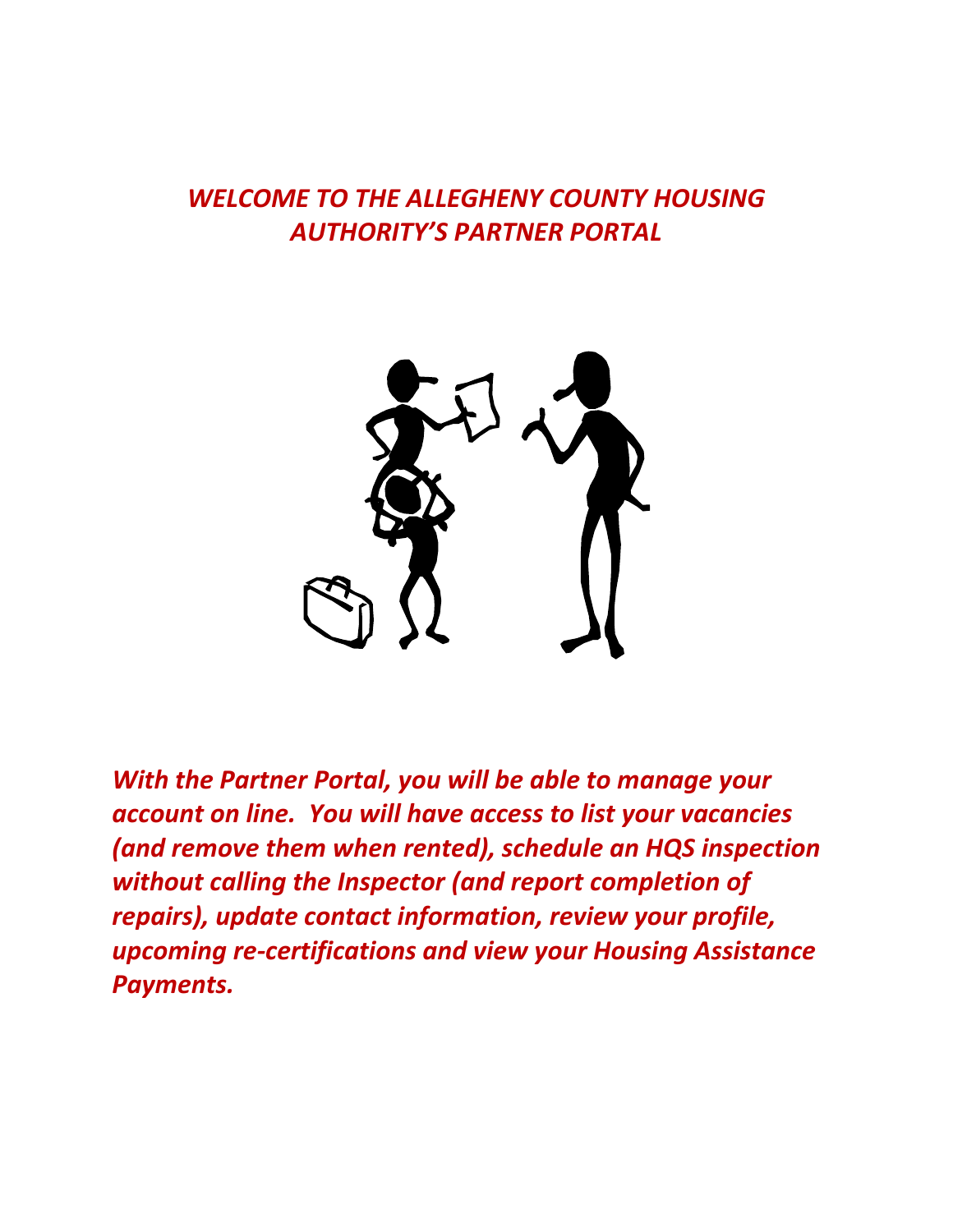**Your first step to entering Partner Portal is to click on the link on our website. It will be located under the Programs and Services tab.**

**You will need to create an account. Once you have clicked on the "Create an Account" link, you will see a page that looks like this:**

|                                                                                                           | <b>Add User</b>                  |  |  |  |  |  |
|-----------------------------------------------------------------------------------------------------------|----------------------------------|--|--|--|--|--|
| User Name                                                                                                 |                                  |  |  |  |  |  |
| Password                                                                                                  |                                  |  |  |  |  |  |
| Confirm Password                                                                                          | * Passwords Must Match           |  |  |  |  |  |
| Email                                                                                                     | * Valid E-mail required          |  |  |  |  |  |
|                                                                                                           |                                  |  |  |  |  |  |
|                                                                                                           | <b>Landlord</b>                  |  |  |  |  |  |
| <b>Business Name</b>                                                                                      |                                  |  |  |  |  |  |
| <b>Contact First Name</b>                                                                                 |                                  |  |  |  |  |  |
| Contact Middle Name                                                                                       |                                  |  |  |  |  |  |
| <b>Contact Last Name</b>                                                                                  |                                  |  |  |  |  |  |
| <b>Street</b>                                                                                             |                                  |  |  |  |  |  |
| Suite                                                                                                     |                                  |  |  |  |  |  |
| City                                                                                                      |                                  |  |  |  |  |  |
| State                                                                                                     | Ŧ                                |  |  |  |  |  |
| <b>ZIP</b>                                                                                                | $\blacksquare$<br>$\blacksquare$ |  |  |  |  |  |
| Phone                                                                                                     | $() -$<br>$()$ -                 |  |  |  |  |  |
| Extension                                                                                                 |                                  |  |  |  |  |  |
| *Please enter in the correct format.<br>Tax ID<br>Please enter in the format of xxx-xx-xxxx or xx-xxxxxxx |                                  |  |  |  |  |  |
|                                                                                                           |                                  |  |  |  |  |  |
|                                                                                                           | Type the code from the image     |  |  |  |  |  |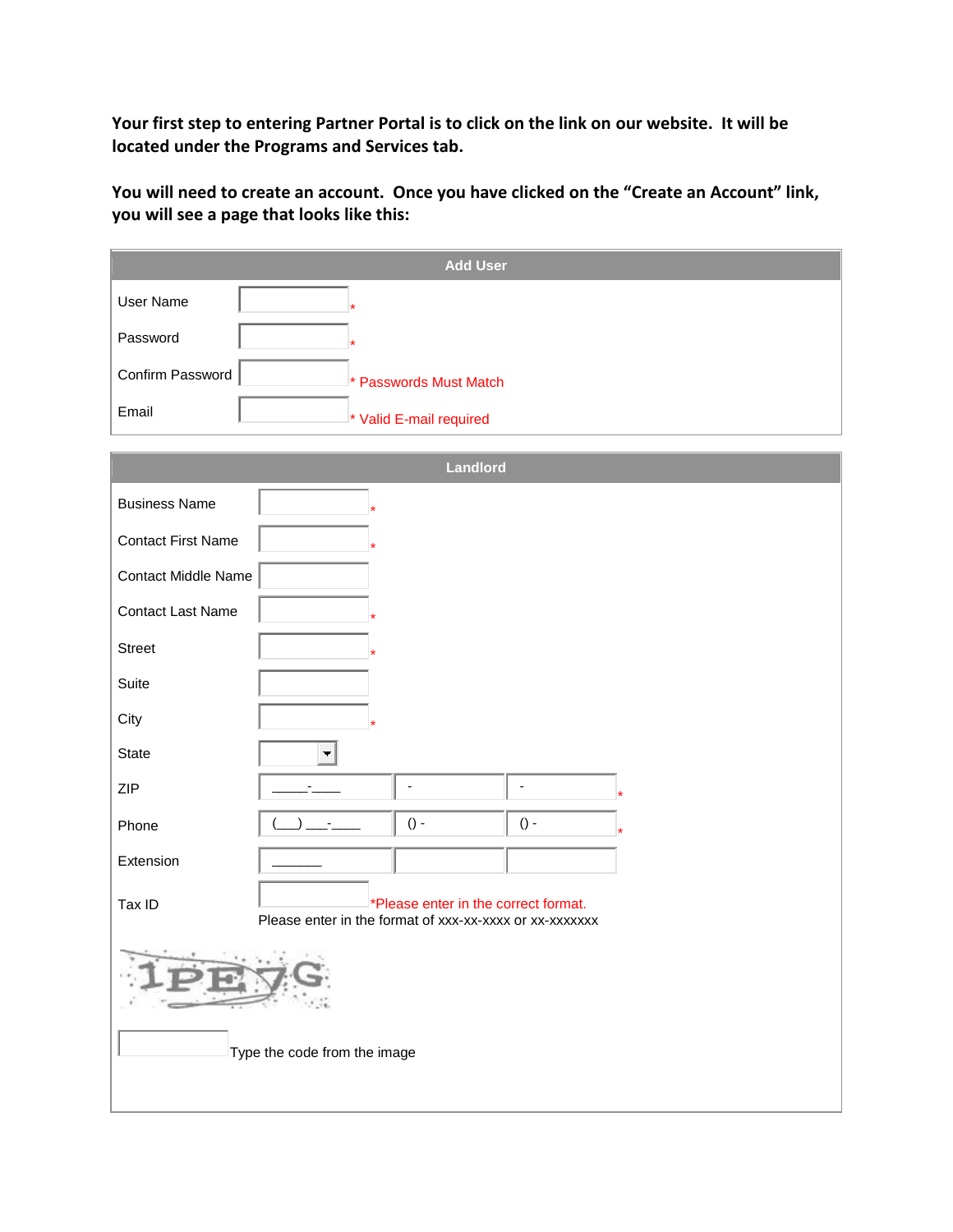#### **Complete the form in its entirety and type the code from the image.**

**You will receive an email following the successful completion of the account:**

**This is an automated email from an email account that doesn't accept incoming mail. Please do not reply to this email.**

This message is to confirm that you have attempted to create a Partner Portal account at Allegheny County Housing Authority. However, you will not be able to log into Partner Portal until your account has been approved.

Your request will be sent to the Housing Choice Voucher Department and will be reviewed for approval. When you receive your approval, you will receive another email:

**This is an automated email from an email account that doesn't accept incoming mail. Please do not reply to this email.**

Once you have been approved for Partner Portal, you will receive this email:

**You registered for an account at our Partner Portal site. We have good news. Your account has been verified and approved and you can now use it. In order to do so, you need to use this information below:**

(example) Login: ben URL:<http://applications.achsng.com/PartnerPortal>

**It will give you the login name that you have chosen. At this point you are ready to begin using the Partner Portal.**

**On the following pages, we will begin to explore all the ways to use Partner Portal.**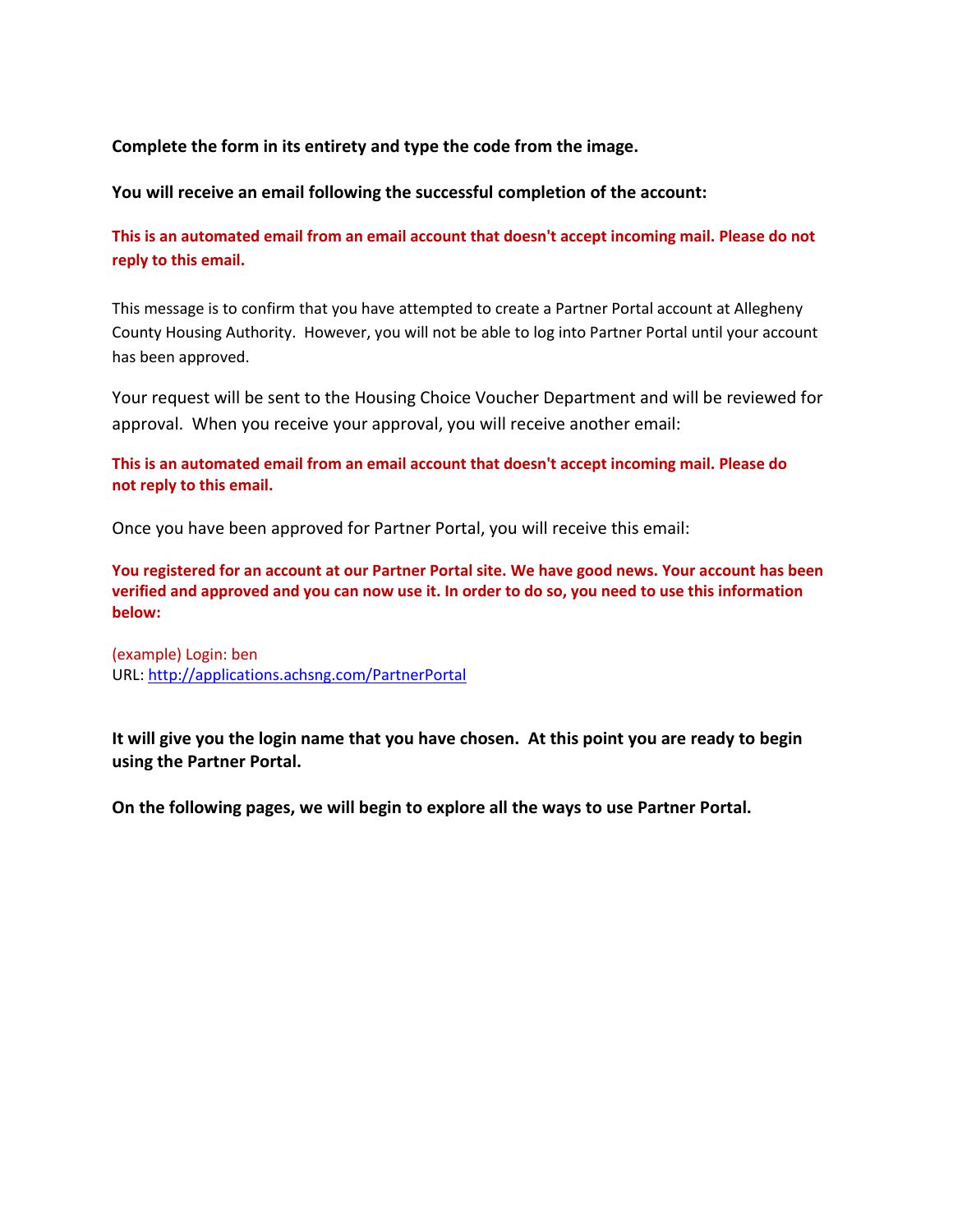**Log onto Partner Portal. If you forget your password, you will be able to have an email sent to you with a new password. Word of caution: Only submit once. Even though it will show another code do not assume it has not gone through. Check your email prior to resubmission.**

#### **You will see a menu on the side of the page:**

| . .<br><b>HCV Landlord</b>    |
|-------------------------------|
| <b>My Families</b>            |
| <b>My Units</b>               |
| <b>My Payments</b>            |
| <b>My Profile</b>             |
| <b>Holds &amp; Abatements</b> |
| <b>Reports</b>                |
| Communications                |
| - Announcements               |
| - Forms                       |
| - Requests                    |

#### **Just click on the area you would like to explore. For example: My Families**

| <b>Families</b>         |                             |                             |              |                             |                        |                               |                                 |
|-------------------------|-----------------------------|-----------------------------|--------------|-----------------------------|------------------------|-------------------------------|---------------------------------|
| ※  W 田                  |                             |                             |              |                             |                        |                               |                                 |
| <b>Last Name</b>        | <b>First</b><br><b>Name</b> | <b>Street</b>               | <b>Suite</b> | <b>HAP</b><br><b>Amount</b> | Re-exam<br><b>Date</b> | <b>Move-In</b><br><b>Date</b> | <b>Lease End</b><br><b>Date</b> |
| $\overline{1}$          |                             |                             |              |                             |                        |                               |                                 |
| Page size:              |                             |                             |              |                             |                        |                               |                                 |
| 10                      |                             |                             |              |                             |                        |                               | select                          |
| 4 items in 1 pages      |                             |                             |              |                             |                        |                               |                                 |
| Rabbit<br>$\mathcal{L}$ | Bunny                       | 545 Carrot St.              |              | \$365.00                    | 09/01/12               | 09/01/11                      | 08/31/12                        |
| Punxsutawney<br>9       | Phil                        | 1 Shadow Rd.                |              | \$409.00                    | 10/01/12               | 09/16/01                      |                                 |
| Valentine<br>Q.         | Saint                       | 6952 Heart<br><b>Street</b> |              | \$123.00                    | 07/01/12               | 07/01/11                      | 06/30/12                        |
| Q.<br>Claus             | Santa                       | 398 North Pole              |              | \$625.00                    | 12/01/12               | 12/22/06                      | 11/30/07                        |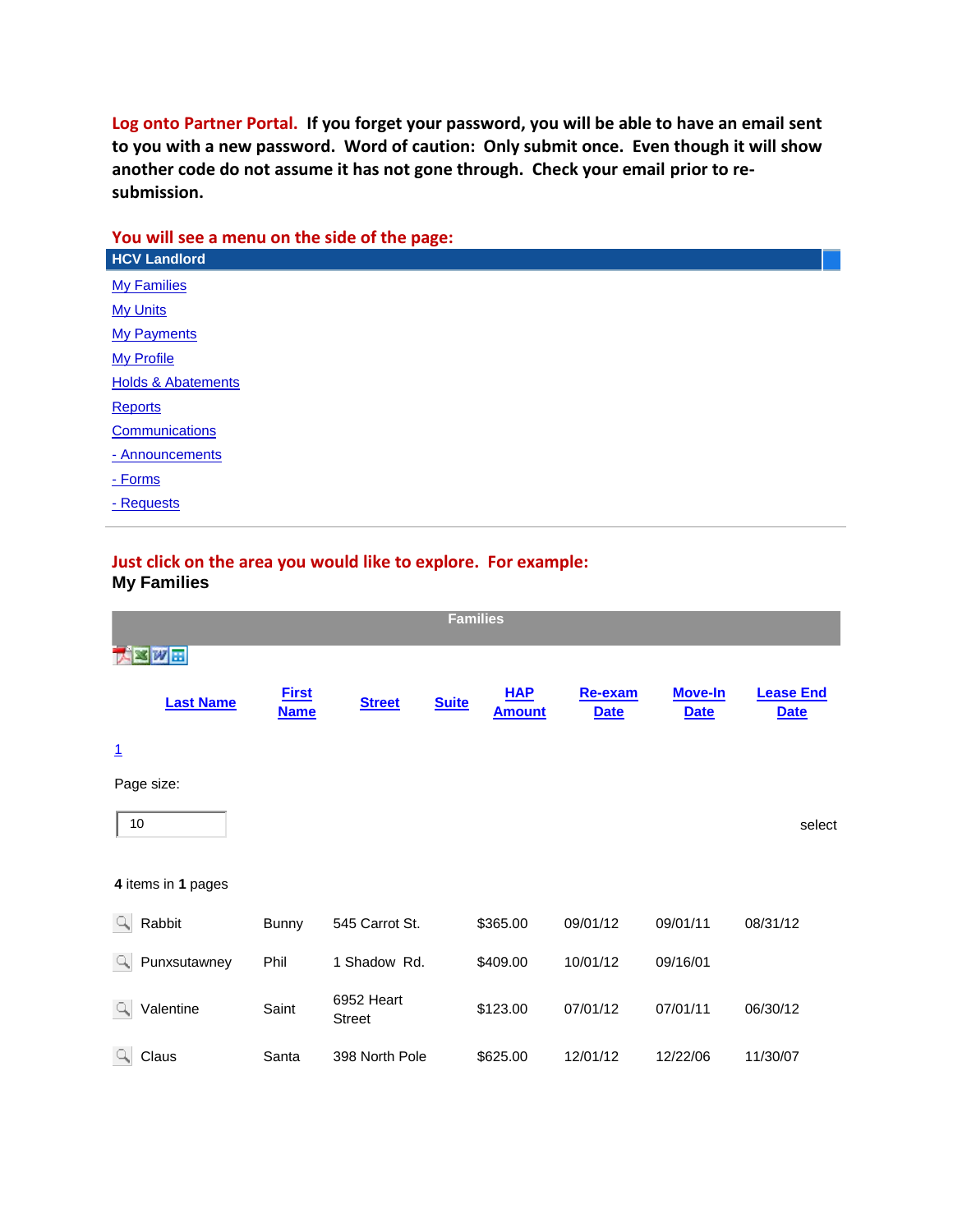**As you can see from the above chart, it will list all your tenants along with their addresses, and rent amounts. You can also see when your tenant should have a new re-examination and possible change in rent. Click on the magnifying glass next to the name of your tenant and you will see a screen such as this:**

#### [View My Information](http://applications.achsng.com/partnerportal/View/HCVLandlord/Family/FamilyShow.aspx?FamilyID=257767)

**[Requests](http://applications.achsng.com/partnerportal/View/HCVLandlord/Family/FamilyShow.aspx?FamilyID=257767)** 

| amılv |
|-------|
|-------|

| <b>Family</b>         | <b>Unit Address</b>   | <b>Unit Characteristics</b> |
|-----------------------|-----------------------|-----------------------------|
| Last Name Rabbit      | Street 545 Carrot St. | Bedrooms 2                  |
| First Name Bunny      | Suite                 | Sleeping Rooms 0            |
| HAP \$365.00          | City Wilkinsburg      | Full Bathrooms 0            |
| Re-exam Date 9/1/2012 | State PA              | Half Bathrooms 0            |
| Move-in Date 9/1/2011 | ZIP 15221             |                             |

| <b>Family</b>      |                   |            |                    |  |  |  |
|--------------------|-------------------|------------|--------------------|--|--|--|
| 双田                 |                   |            |                    |  |  |  |
| <b>Last Name</b>   | <b>First Name</b> | <b>Age</b> | <b>Relation</b>    |  |  |  |
| $\overline{1}$     |                   |            |                    |  |  |  |
| Page size:         |                   |            |                    |  |  |  |
| 10                 |                   |            | select             |  |  |  |
| 2 items in 1 pages |                   |            |                    |  |  |  |
| Rabbit             | <b>Bunny</b>      | 39         | Head               |  |  |  |
| Rabbit             | Peter             | 19         | <b>Other Adult</b> |  |  |  |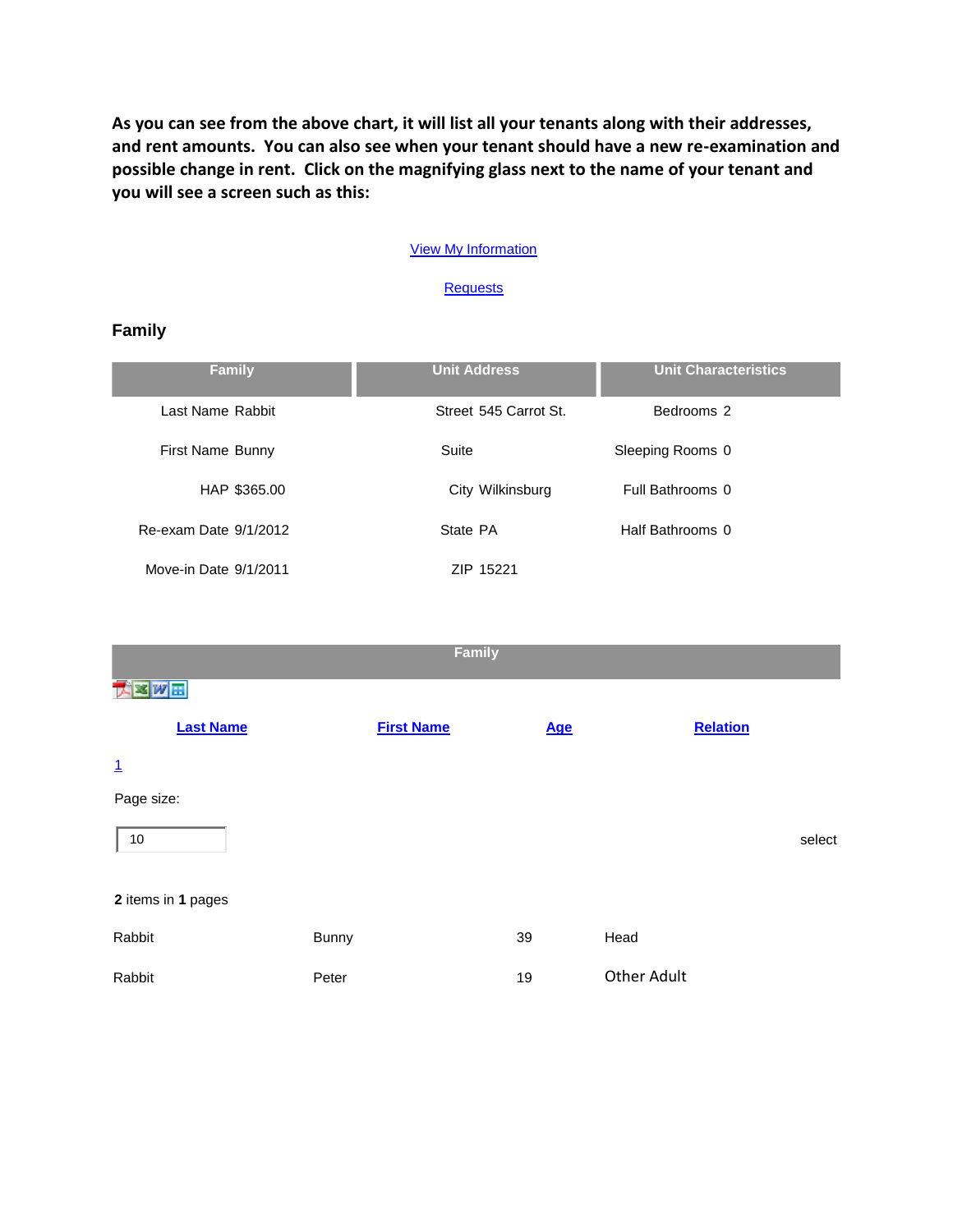**When you click on "My Units" you will see a listing of all your units that have been on the program.**

#### **Units**

- [HCV Units](http://applications.achsng.com/partnerportal/View/HCVLandlord/Unit/Unit.aspx)
- $\bullet$  [Non HCV Units](http://applications.achsng.com/partnerportal/View/HCVLandlord/Unit/Unit.aspx)

|         |                                                       |              |                          | <b>HCV Units</b> |                |                                 |                     |
|---------|-------------------------------------------------------|--------------|--------------------------|------------------|----------------|---------------------------------|---------------------|
| Unit    |                                                       |              |                          |                  |                |                                 |                     |
|         |                                                       |              |                          |                  |                |                                 |                     |
|         | <b>Street</b>                                         | <b>Suite</b> | <b>City</b>              | <b>State</b>     | $\mathbf{Zip}$ | <b>Currently Housing Family</b> | <b>Is Available</b> |
|         | $\left\lvert \mathbb{Q} \right\rvert$ 2064 Beagle Run | Carnegie     | <b>PA</b>                | 15106            |                |                                 | <b>No</b>           |
| Q.<br>₹ | 692 Mutt Ave.                                         |              | PA<br>Pittsburgh         | 15216            |                |                                 | No                  |
|         | $\mathbb{Q}$ 398 North Pole                           |              | Mt. Lebanon<br><b>PA</b> | 15228            | Yes            |                                 | No                  |
| 91<br>康 | 545 Carrot St.                                        |              | <b>PA</b><br>Wilkinsburg | 15221            | Yes            |                                 | No                  |

# **By selecting "My Payments" you will get a copy of your Housing Assistance Payments:**

| Check/DD # | Unit | <b>Resident</b> | Amount | <b>Description</b>                                                 | <b>Check Date</b> |
|------------|------|-----------------|--------|--------------------------------------------------------------------|-------------------|
|            |      |                 |        | Check/DD #: 732689; Check Date: 02/01/12; Total Amount: \$1,988.00 |                   |
|            |      |                 |        | Check/DD #: 749821; Check Date: 01/01/12; Total Amount: \$1,008.00 |                   |
|            |      |                 |        | Check/DD #: 751081; Check Date: 12/01/11; Total Amount: \$1,604.00 |                   |
|            |      |                 |        | Check/DD #: 724569; Check Date: 11/01/11; Total Amount: \$1,498.00 |                   |
|            |      |                 |        | Check/DD #: 715264; Check Date: 10/01/11; Total Amount: \$3,079.00 |                   |
|            |      |                 |        | Check/DD #: 752665; Check Date: 09/01/11; Total Amount: \$1,969.00 |                   |
|            |      |                 |        | Check/DD #: 750058; Check Date: 08/01/11; Total Amount: \$1,050.00 |                   |
|            |      |                 |        | Check/DD #: 736949; Check Date: 07/01/11; Total Amount: \$1,008.00 |                   |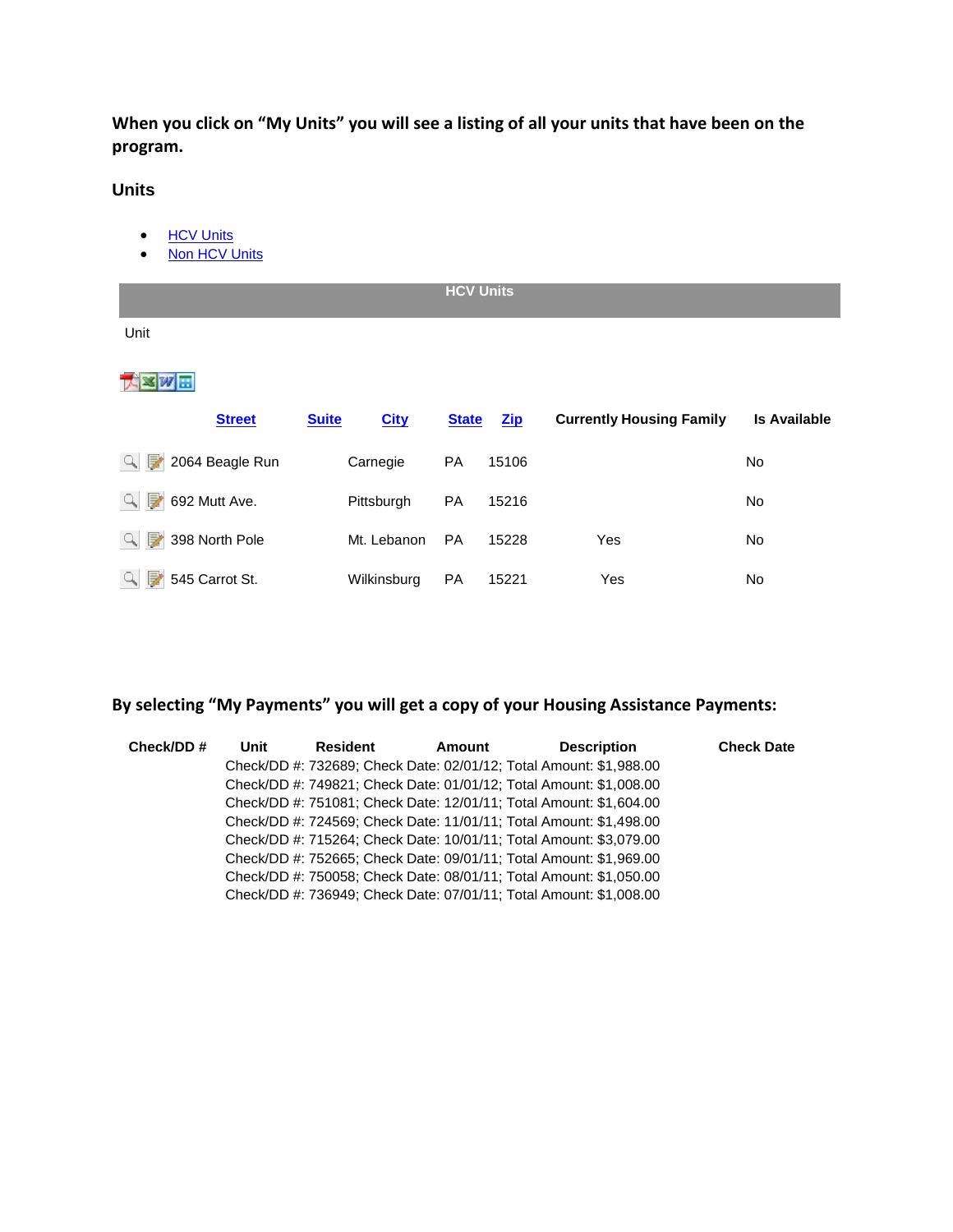| <b>Resident</b>     | <b>Unit</b>                   | <b>Start Date End Date Status</b> |  | <b>Type</b> | <b>Reason</b>                                         | <b>End Reason</b> |
|---------------------|-------------------------------|-----------------------------------|--|-------------|-------------------------------------------------------|-------------------|
| 12                  |                               |                                   |  |             |                                                       |                   |
| Page size:          |                               |                                   |  |             |                                                       |                   |
| 10                  |                               |                                   |  |             |                                                       | select            |
|                     |                               |                                   |  |             |                                                       |                   |
| 11 items in 2 pages |                               |                                   |  |             |                                                       |                   |
|                     | Bunny Rabbit 545 Carrot St.   | 09/01/11                          |  |             | <b>Closed Abatement HAP Contracts</b>                 |                   |
|                     | Santa Claus 398 North Pole    | 07/01/11                          |  |             | <b>Closed Abatement HAP Contracts</b>                 |                   |
|                     | Santa Claus 398 North Pole    | 06/01/11                          |  |             | Closed Abatement HAP-Tenant Moving                    |                   |
|                     | Santa Claus 398 North Pole    | 04/01/11                          |  |             | Closed Abatement Failed HQS Inspection                |                   |
|                     | Santa Claus 398 North Pole    | 04/01/11                          |  |             | Closed Abatement Failed HQS Inspection                |                   |
| Frosty<br>Snowman   | 421 Snowflake Avenue 12/31/10 |                                   |  |             | Closed Abatement Generic Reason                       |                   |
| Frosty<br>Snowman   | 421 Snowflake Avenue 12/22/10 |                                   |  |             | Closed Abatement Failed HQS Inspection                |                   |
| Santa Claus         | 398 North Pole                | 02/15/10                          |  |             | <b>Closed Abatement HAP Contracts</b>                 |                   |
| <b>Jack Frost</b>   | 891 Winter Blvd.              | 07/01/09                          |  |             | 08/24/09 Closed Exclusion Failed HQS Inspection Other |                   |

**By selecting "Holds and Abatements", you will be able to see if any of your payments are on hold and the reason why.**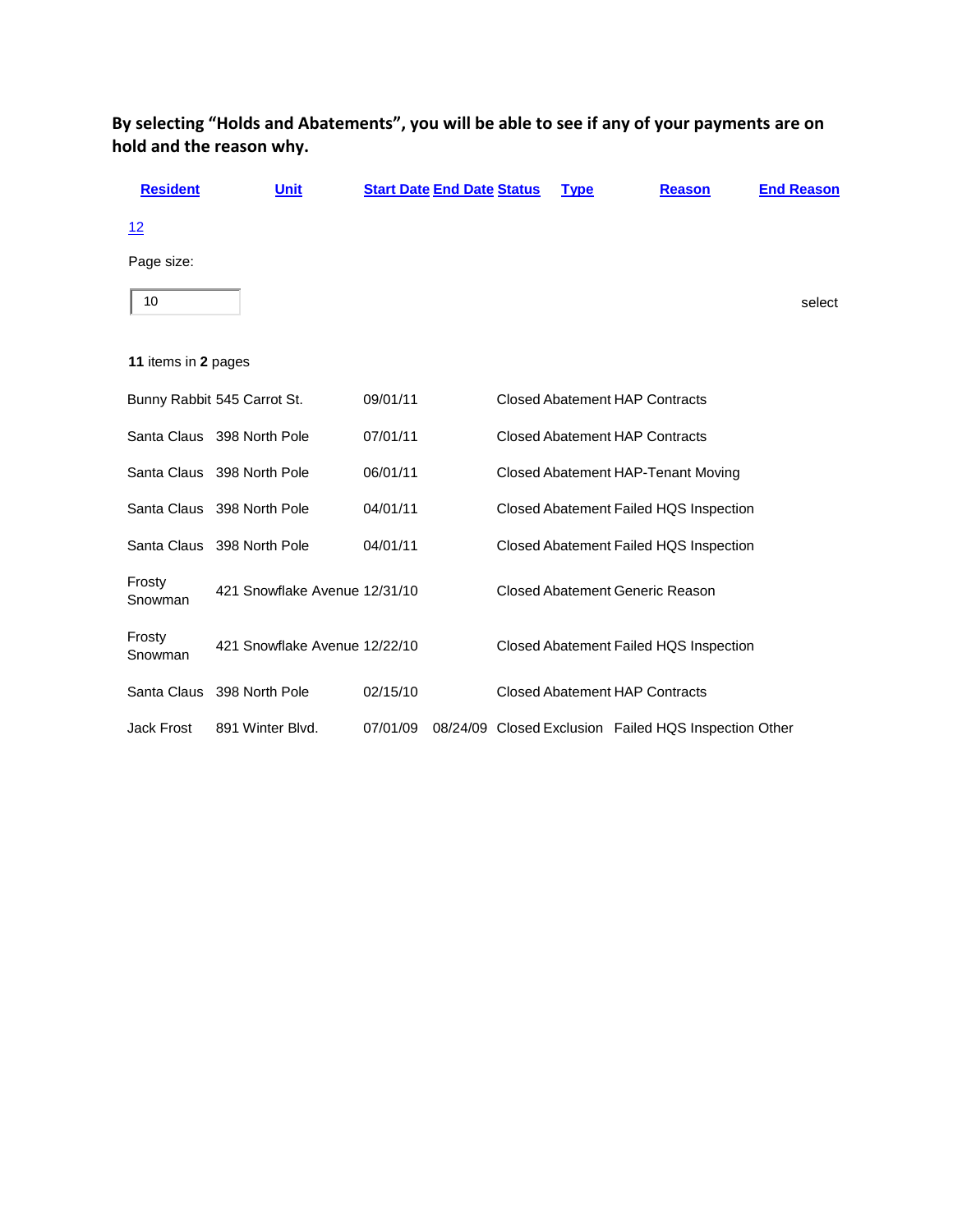**If you need to submit a request to the HCVP department, please select "requests"**

| <b>HCV Landlord</b>                                                                     |                          |                       |                             |  |  |  |
|-----------------------------------------------------------------------------------------|--------------------------|-----------------------|-----------------------------|--|--|--|
| <b>My Families</b>                                                                      |                          |                       |                             |  |  |  |
| <b>My Units</b>                                                                         |                          |                       |                             |  |  |  |
| <b>My Payments</b>                                                                      |                          |                       |                             |  |  |  |
| <b>My Profile</b>                                                                       |                          |                       |                             |  |  |  |
| <b>Holds &amp; Abatements</b>                                                           |                          |                       |                             |  |  |  |
| <b>Reports</b>                                                                          |                          |                       |                             |  |  |  |
| Communications                                                                          |                          |                       |                             |  |  |  |
| - Announcements                                                                         |                          |                       |                             |  |  |  |
| - Forms                                                                                 |                          |                       |                             |  |  |  |
| <u>- Requests</u>                                                                       |                          |                       |                             |  |  |  |
|                                                                                         |                          |                       |                             |  |  |  |
| 作<br><b>Request Date</b>                                                                | <b>Request Type</b>      | <b>Request Status</b> | <b>Days Since Requested</b> |  |  |  |
|                                                                                         |                          |                       |                             |  |  |  |
| Click on the paper icon (see above); that will give you a drop down box to select from: |                          |                       |                             |  |  |  |
|                                                                                         |                          |                       |                             |  |  |  |
| <b>Please Select</b><br>Request Type                                                    | $\overline{\phantom{a}}$ |                       |                             |  |  |  |

**You may select from various topics. For example, you may select "Business" from the drop down box. See below:**

#### **[Requests](http://applications.achsng.com/partnerportal/View/HCVLandlord/Request/SendNewRequest.aspx)**

| <b>Send Request</b>                                       |
|-----------------------------------------------------------|
| <b>Business Name</b><br>Request Type                      |
| White Dog, LLC $\vert$<br>Business Name                   |
| Note:                                                     |
| Please change the business name to<br>a.<br>Beagles R Us. |
| N.<br>Þ                                                   |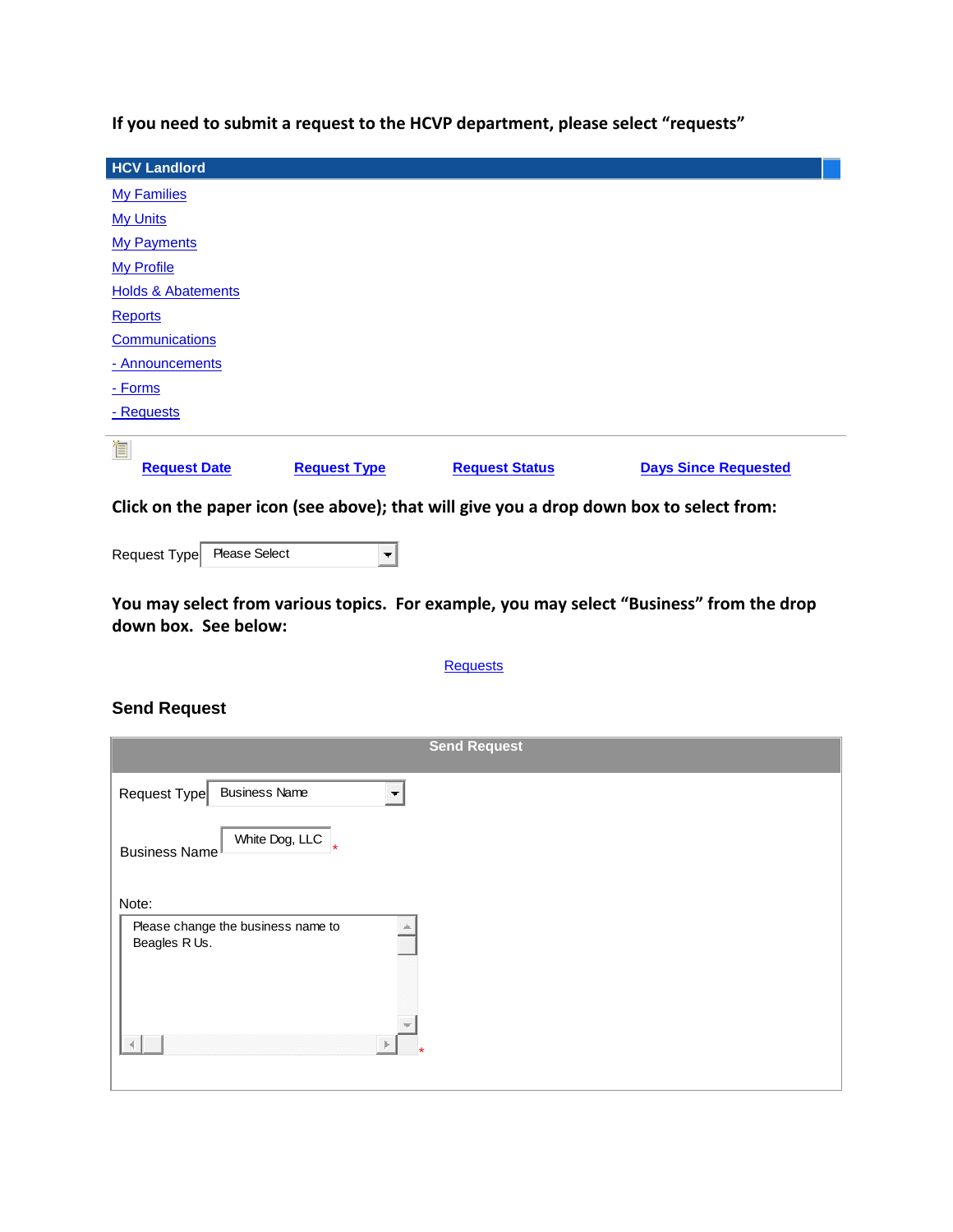**We will then respond to your request. In this case, we will need further documentation to support the change of the business name (a new W-9) and will advise you of such. Please be advised you must change with the IRS.**

**Another request would be to change your personal information, such as an address change or telephone number.**

| <b>Request Type</b> |                                    | Personal Information |                         |
|---------------------|------------------------------------|----------------------|-------------------------|
| <b>Street</b>       | 625 Stanw ix St.                   |                      |                         |
| Suite               |                                    |                      |                         |
| City                | Pittsburgh<br>*                    |                      |                         |
| <b>State</b>        | <b>PA</b>                          |                      |                         |
| Zip                 | 15222-                             | 15222                | 15222<br>*              |
| Phone               | 412-402-5555                       | 412-402-5555         | 412-402-5555<br>$\star$ |
| Extension           |                                    |                      |                         |
| Note:               |                                    |                      |                         |
|                     | Please change telephone number to: | alla .               |                         |
| 724-555-2013        |                                    |                      |                         |
|                     |                                    |                      |                         |
|                     |                                    |                      |                         |
|                     |                                    |                      |                         |
|                     |                                    |                      | * A note is required.   |

#### **As you can see**, **a note is required in the note field prior to submission.**

|                                    |                                                 |     | <b>Send Request</b>      |  |  |                       |
|------------------------------------|-------------------------------------------------|-----|--------------------------|--|--|-----------------------|
| Rent Issues<br><b>Request Type</b> |                                                 |     | $\overline{\phantom{a}}$ |  |  |                       |
| Unit                               | Please Select<br>$\overline{\mathcal{F}}$<br>∣∗ |     |                          |  |  |                       |
|                                    | \$594.00                                        | 594 | 594                      |  |  | <b>Spin</b><br>UpSpin |
| Rent                               |                                                 |     |                          |  |  | Down                  |
|                                    | $\star$                                         |     |                          |  |  |                       |
| Note:                              |                                                 |     |                          |  |  |                       |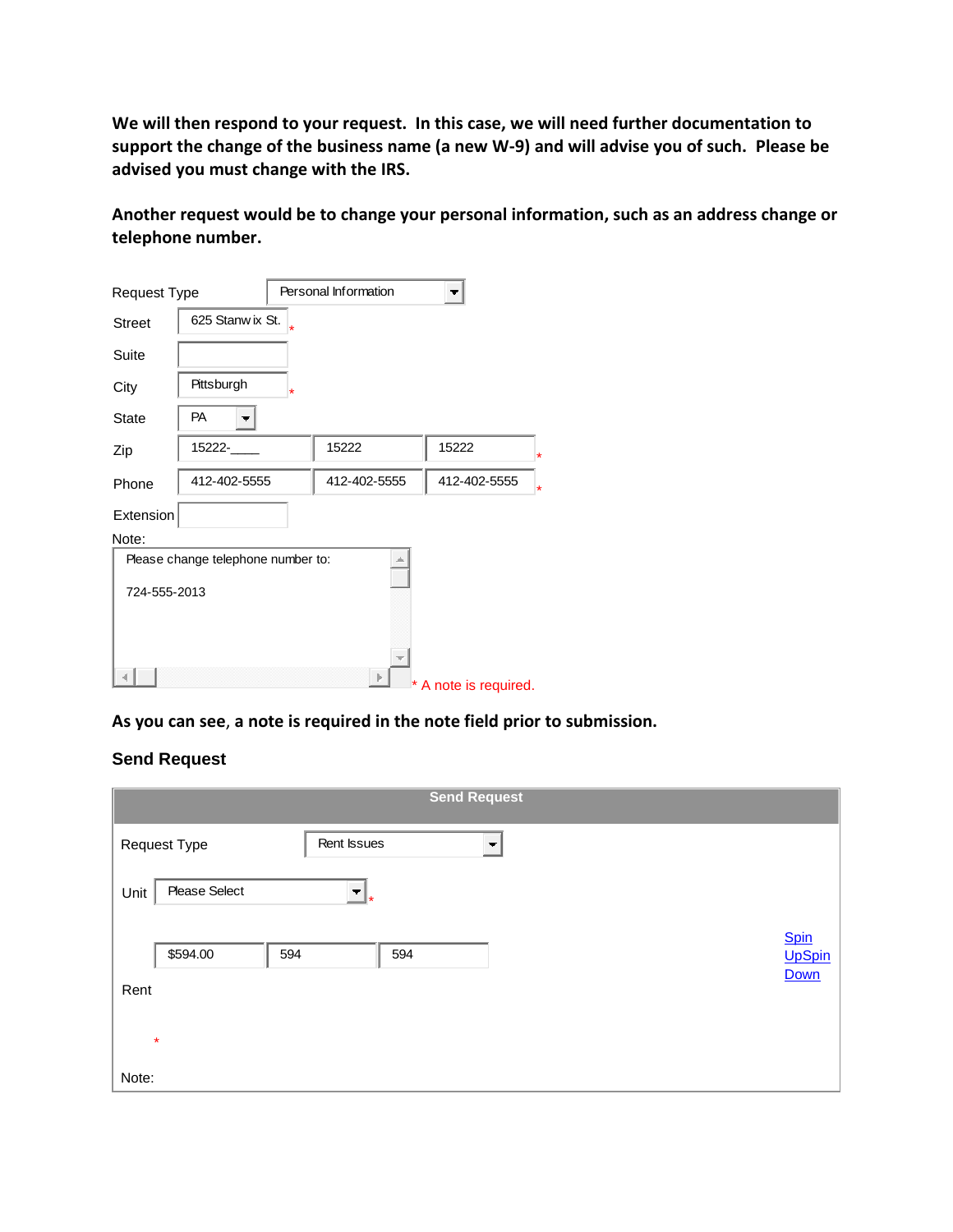| Would like rent increase of \$10 per month |  |
|--------------------------------------------|--|
|                                            |  |
|                                            |  |
|                                            |  |
|                                            |  |
|                                            |  |
|                                            |  |

**Please note all rent increase requests must be received 60 days prior to tenant's annual reexamination date. The decision will issued to you within 30 days.**

| <b>Send Request</b>                                            |                          |
|----------------------------------------------------------------|--------------------------|
| Reschedule Inspection<br><b>Request Type</b><br>$\blacksquare$ |                          |
| Please Select<br>Name<br>۳                                     |                          |
| 6/14/2012 12:00:00 PM<br>Date<br>┯┆                            |                          |
| 2012-06-29                                                     |                          |
|                                                                | Open the calendar popup. |
|                                                                | $\leq$ < June 2012 > >>  |
|                                                                | SMTWTFS                  |
|                                                                | 22 27 28 29 30 31 1 2    |
| Reschedule<br>6/29/2012<br>2012-06-29-00-0                     | 233 4 5 6 7 8 9          |
| Date                                                           | 24 10 11 12 13 14 15 16  |
|                                                                | 25 17 18 19 20 21 22 23  |
|                                                                | 26 24 25 26 27 28 29 30  |
|                                                                | 271 2 3 4 5 6 7          |
|                                                                |                          |
|                                                                |                          |
| $\star$                                                        |                          |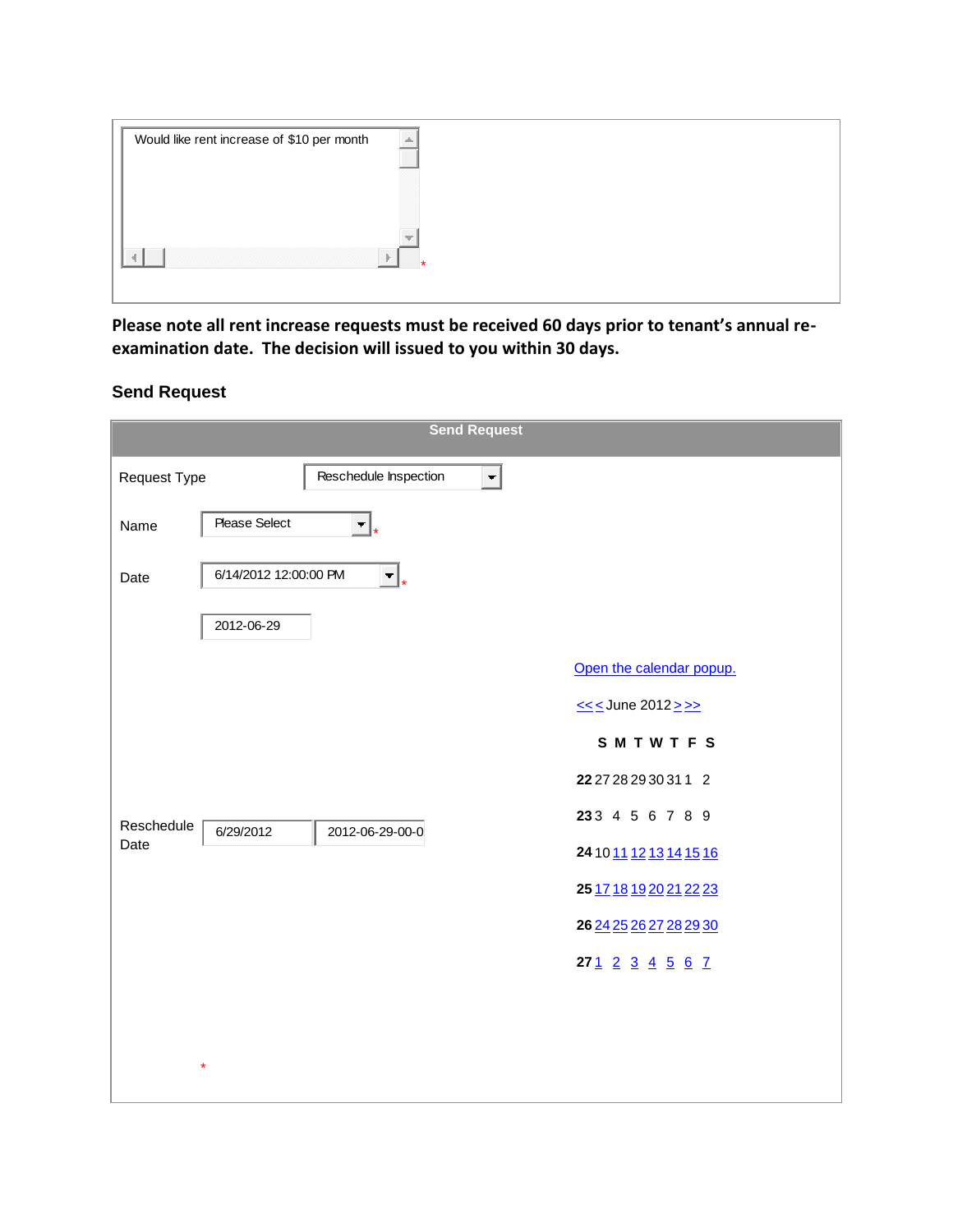| Note:       |   |
|-------------|---|
|             |   |
| Out of town |   |
|             |   |
|             |   |
|             |   |
|             |   |
|             |   |
|             |   |
|             |   |
|             |   |
|             |   |
|             | w |
|             |   |
|             |   |
|             | D |
|             |   |
|             |   |
|             |   |

**The date listed above is the date you were given by the Inspector. You would receive a letter stating this date. Only use this request if you cannot have someone present at the inspection. The request date must be made a minimum of 72 hours prior to the scheduled inspection date.**

| You will also have the ability to notify the ACHA Inspector when repairs have been |
|------------------------------------------------------------------------------------|
| completed.                                                                         |

| <b>HCV Landlord</b>           |
|-------------------------------|
| <b>My Families</b>            |
| <b>My Units</b>               |
| <b>My Payments</b>            |
| <b>My Profile</b>             |
| <b>Holds &amp; Abatements</b> |
| <b>Reports</b>                |
| Communications                |
| - Announcements               |
| - Forms                       |
| - Requests                    |
|                               |

# **Select "Requests"**

# **My Requests**

| <b>My Requests</b> |                     |                     |                       |                             |  |
|--------------------|---------------------|---------------------|-----------------------|-----------------------------|--|
|                    |                     |                     |                       |                             |  |
| <mark></mark> 個    | <b>Request Date</b> | <b>Request Type</b> | <b>Request Status</b> | <b>Days Since Requested</b> |  |

**Click on the new icon (highlighted above in yellow)**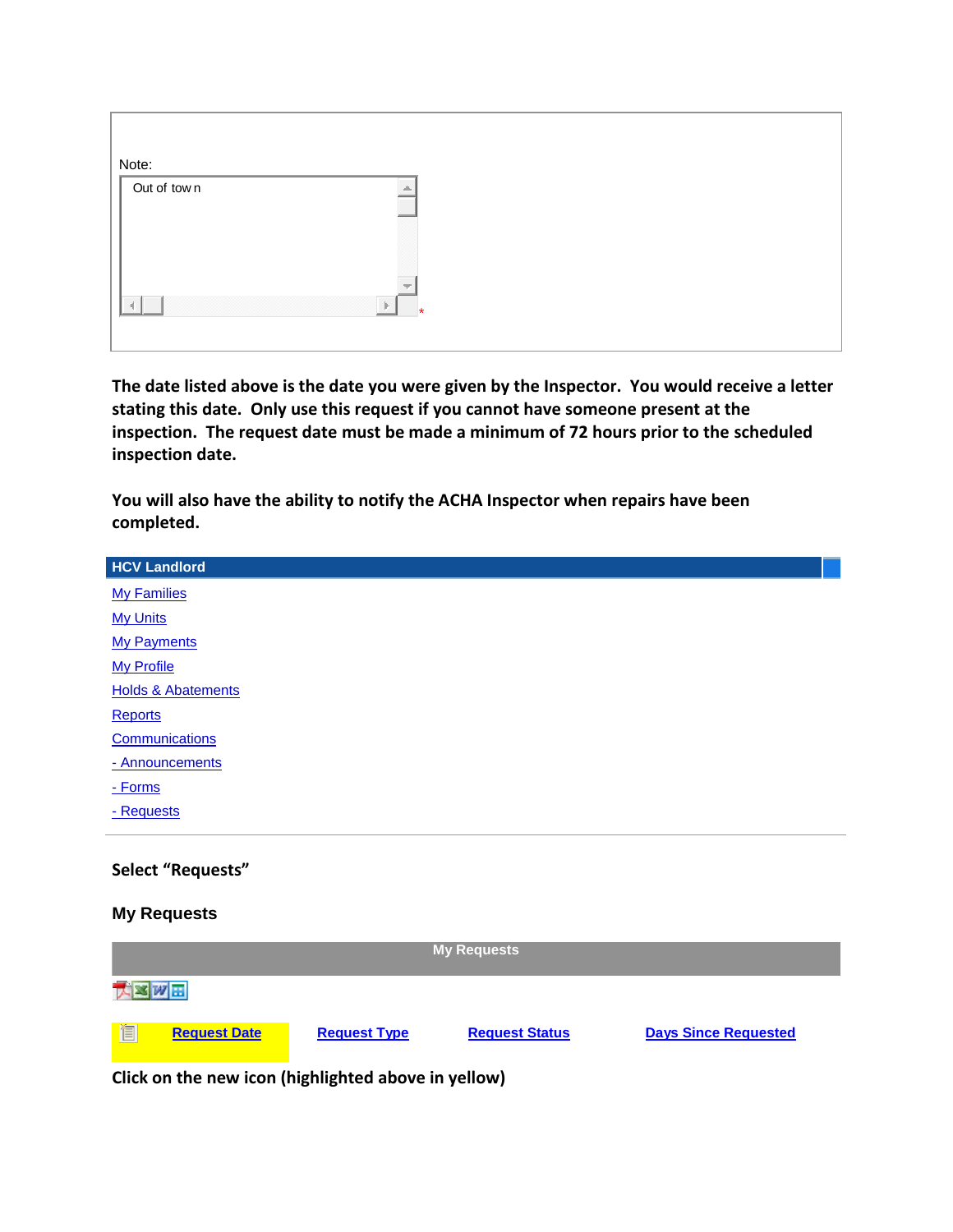# **You will see this screen: Send Request**

**Select the address, completed date, and any notes if you choose. For example, you may wish to have the maintenance man meet the Inspector so you would give his/her name and telephone number**

|                                                  |                               |    | <b>Send Request</b> |                                    |
|--------------------------------------------------|-------------------------------|----|---------------------|------------------------------------|
| Request Type<br>Repairs Complete                 |                               |    |                     |                                    |
| Unit                                             | Please Select                 | τ. |                     |                                    |
|                                                  |                               |    |                     |                                    |
|                                                  |                               |    |                     | Open the calendar popup.           |
|                                                  |                               |    |                     | $\leq \leq$ March 2013 $\geq \geq$ |
|                                                  |                               |    |                     | SMTWTFS                            |
|                                                  |                               |    |                     | 9 24 25 26 27 28 1 2               |
| Completed                                        |                               |    |                     | $103 \underline{4} 5 6 7 8 9$      |
| Date                                             |                               |    |                     | 11 10 11 12 13 14 15 16            |
|                                                  |                               |    |                     | 1217181920212223                   |
|                                                  |                               |    |                     | 13 24 25 26 27 28 29 30            |
|                                                  |                               |    |                     | 14311 2 3 4 5 6                    |
|                                                  |                               |    |                     |                                    |
|                                                  |                               |    |                     |                                    |
|                                                  |                               |    |                     |                                    |
| Note:<br>Meet Mike, maintenance man. Call him on |                               |    |                     |                                    |
|                                                  | his cell phone @ 412-555-3213 |    |                     |                                    |
|                                                  |                               |    |                     |                                    |
|                                                  |                               |    |                     |                                    |
|                                                  |                               |    |                     |                                    |